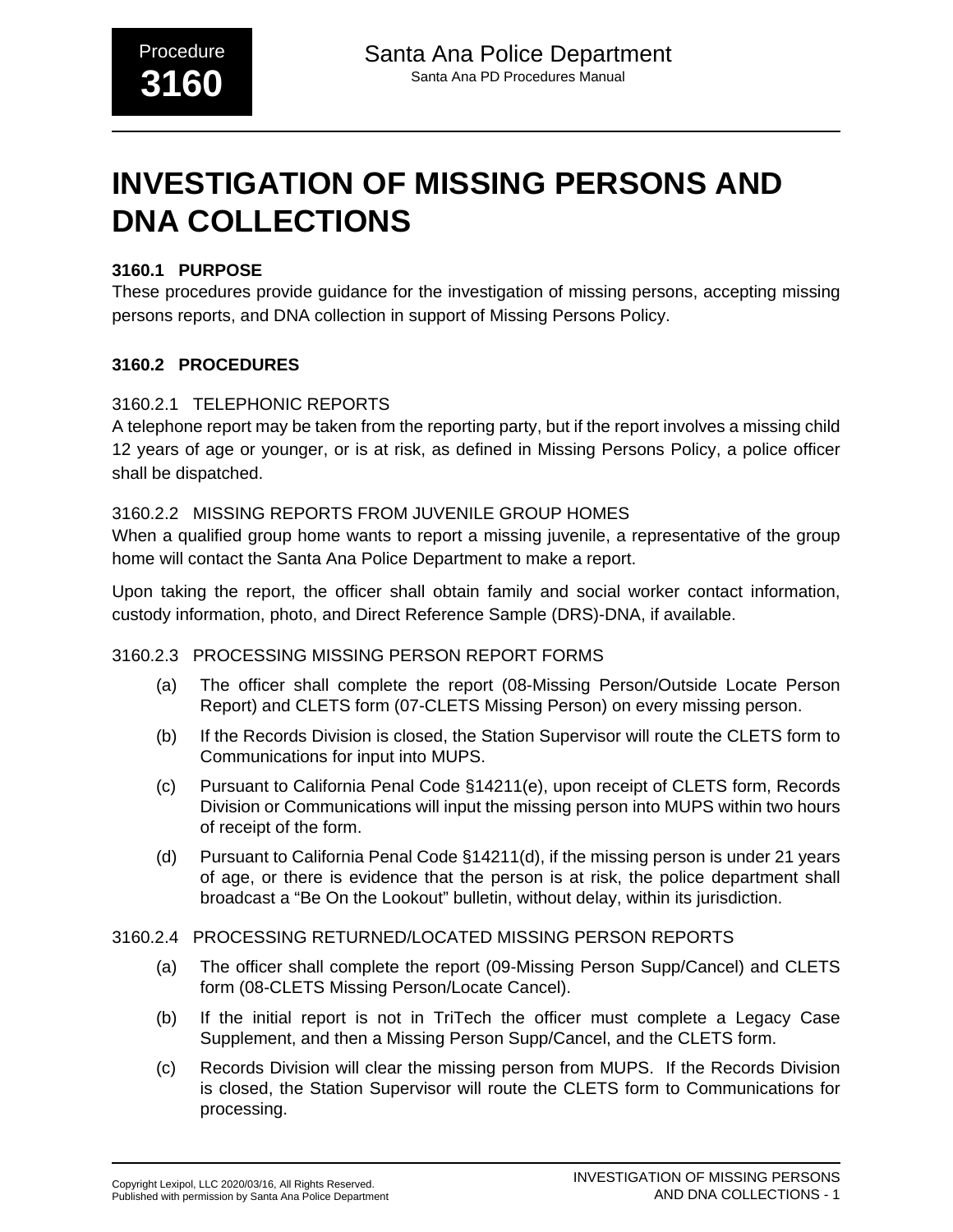# Santa Ana Police Department

Santa Ana PD Procedures Manual

## INVESTIGATION OF MISSING PERSONS AND DNA COLLECTIONS

#### 3160.2.5 DNA COLLECTION

Pursuant to California Penal Code §14250, family members or relatives of a "high risk" missing person may voluntarily provide a DNA sample to law enforcement. This DNA sample will only be used for identification purposes in missing person cases.

- 1. High Risk Missing Person A "high risk" missing person is defined as any of the following:
	- A. Abducted by a stranger
	- B. Missing under suspicious or unknown circumstances
	- C. There is reason to believe the missing person is in danger or deceased
	- D. The person has been missing for more than 30 days
- 2. High Risk Missing Person and DNA Collection High risk missing person and DNA collection [California Penal Code  $\S$  14250 (c)(2)] requires that within 30 days after a report has been made of a person missing under high-risk circumstances, the responsible investigating law enforcement agency shall inform the parents or other appropriate relatives that they may give a voluntary sample for DNA testing or may collect a DNA sample from a personal article belonging to the missing person if available. California Penal Code § 14250 (c)(3) provides that no incentive or coercion shall be used to compel a sample. DNA is to be collected using a Department of Justice Missing Person DNA Collection Kit. Guidelines related to the collection, processing and disposal of DNA samples collected using the Department of Justice Missing Person DNA Collection Kit can be found in California Penal Code § 14250 (c). Some of the requirements include:
	- A. DOJ form #BFS 900 form must be filled out with each kit
	- B. After 30 days from the date the report was filed, law enforcement shall send the sample to the DOJ for DNA testing and inclusion in the DNA database, with a copy of the crime report, and any supplemental information
	- C. The investigating officer must verify the status of the missing person prior to submitting the sample to DOJ for analysis
	- D. DNA can only be used for identification of the deceased's remains
	- E. The DNA donor can request DOJ to destroy their DNA sample
	- F. DNA information is to be kept confidential and can only be disclosed for law enforcement purposes only, except law enforcement can publicly disclose a DNA match of an unidentified person after taking reasonable measures to first notify the family

Santa Ana Police Department Crime Scene Investigators and Missing Person Unit Detectives/ Investigators have access to these kits and have been trained in obtaining DNA samples using these kits.